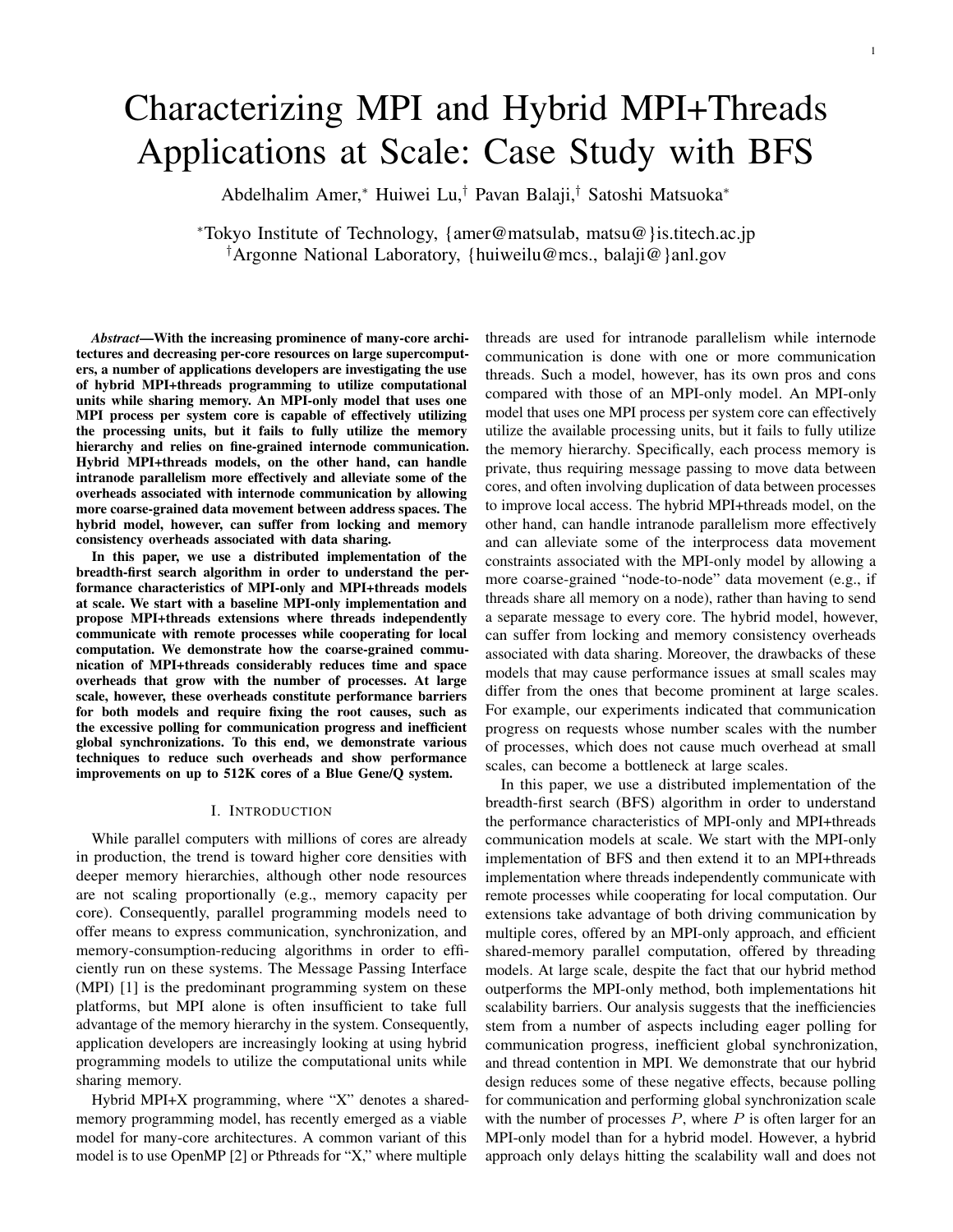fix the root causes. We therefore propose various enhancements including a lazy polling approach and a nonblocking process synchronization (using the MPI-3 nonblocking barrier) to minimize the impact of such communication management, thereby improving the performance of both the MPI-only and the hybrid methods. Through detailed experimentation and analysis, we demonstrate that our techniques can reduce the cited overheads at a very large scale and improve the performance of BFS by 35-fold on 16,384 cores while scaling to 524,288 cores of a Blue Gene/Q system.

## II. BACKGROUND

In the following we briefly introduce the MPI-only and hybrid MPI+threads models and the baseline BFS algorithm.

# A. MPI-Only and MPI+Threads Paradigms

In Fig.1 we present a conceptual comparison between the MPI-only and the hybrid model. The MPI-only model has a finer-grained internode communication model and enforces explicit interprocess communication even within the same physical node. In addition, data sharing is not possible between address spaces, a feature that reduces further the ability of the model to exploit the memory hierarchy. Moreover, the available memory for the application is reduced compared with that of a hybrid model because of often-duplicated boundary data and the memory requirements of the MPI runtime. In contrast, the hybrid model moves data between address spaces in a coarser-grained manner while threads share the same address space. Arguably, however, the threads' shared-memory view may incur overheads in order to maintain consistent execution through locking, synchronization, and memory barriers.

The superiority of either model highly depends on the target machine, such as the performance and density of the cores, the memory and network performance, and the topology of the components, as well as the characteristics of the application, such as its computation and communication requirements, the amount of parallelism, and the application's ability to map to the machine topology. However, the technology trend suggests that hybrid models are likely to be better at handling large-scale machines. The reason is primarily the increasing core density in cluster nodes that requires efficient shared-memory parallel execution and, combined with the growth in the number of nodes, makes fine-grained core-to-core MPI operations difficult to scale in terms of performance and memory consumption. The implications of using either model are still not well understood, however, and require further investigation with various architectures, algorithms, and applications. Here we study these two models using BFS. In addition, we execute large-scale runs (up to 512K cores) and allow multithreaded concurrent access to the MPI runtime in order to expose threadsafety overheads of the hybrid model.

## B. Interoperation between MPI and Threads

The MPI standard defines four levels of threading support—MPI\_THREAD\_SINGLE, MPI\_THREAD\_FUNNELED, MPI\_THREAD\_SERIALIZED, and MPI\_THREAD\_MULTIPLE to be specified when initializing MPI [1]. These levels are listed in increasing order of threading support, and the user can choose the desirable level depending on the needs of



Fig. 1: Conceptual comparison between the MPI-only and the MPI+threads hybrid model.

the target application. Threads in our BFS implementation concurrently perform computation and communication in order to maximize throughput and minimize idleness. Thus, we require the MPI\_THREAD\_MULTIPLE threading support from the MPI library.

## C. Breadth-First Search

Here we describe the breadth-first search algorithm and its baseline distributed implementation.

Given a graph  $G(V, E)$ , where V is a set of vertices and E a set of edges, and a root vertex  $r \in V$ , the BFS algorithm explores the edges of  $G$ , in order to traverse all the vertices reachable from  $r$ , and produces a breadth-first tree rooted at r. Most parallel graph traversal algorithms are performed level by level, where the vertices at the same level are equidistant from the root. Because synchronization is required between levels, this approach is referred to as levelsynchronized. We choose the baseline BFS algorithm from the Graph500 benchmark [3] because it is widely used and studied  $[4]$ ,  $[5]$ ,  $[6]$ . Assuming  $P$  MPI processes, we describe the baseline MPI-only implementation in Fig.2 along with the details of the underlying routines provided in Fig.3 and Fig.4.<sup>1</sup> We assume in Fig.2 that the graph is already partitioned between the processes. CQ and NQ are queues that store the vertices at the current level and the ones that will be visited at the next level, respectively. When a vertex is visited, it is marked in the visited vector, and its parent is recorded in the pred vector. Each process traverses the graph level by level starting from the root vertex at level 0. First, the root of the graph is enqueued in  $CQ$  (line 2). The graph traversal is done by the main loop on line 3 with each loop iteration corresponding to processing one level. Given a vertex in CQ, its neighbors are processed in the loop on line 7. The newly visited vertices will be enqueued in NQ ( in Update on line 9). At the end of each level,  $CQ$  and  $NQ$  are swapped so that  $CQ$  contains the new vertices to be processed while  $NQ$ reuses CQ's memory to contain the next-level vertices. The algorithm stops by breaking out of the main loop after NQs of all processes are empty. Computation is carried out by the Update routine, and the bulk of interprocess communication is ensured by nonblocking point-to-point communication. The algorithm simulates an event-driven execution by polling for incoming communication (CheckIncomMsgs) and for pending send operations (WaitPendSend). After all the

<sup>&</sup>lt;sup>1</sup>The communication routine names are similar to those in the MPI standard but are truncated in order to keep the pseudo-algorithm simple.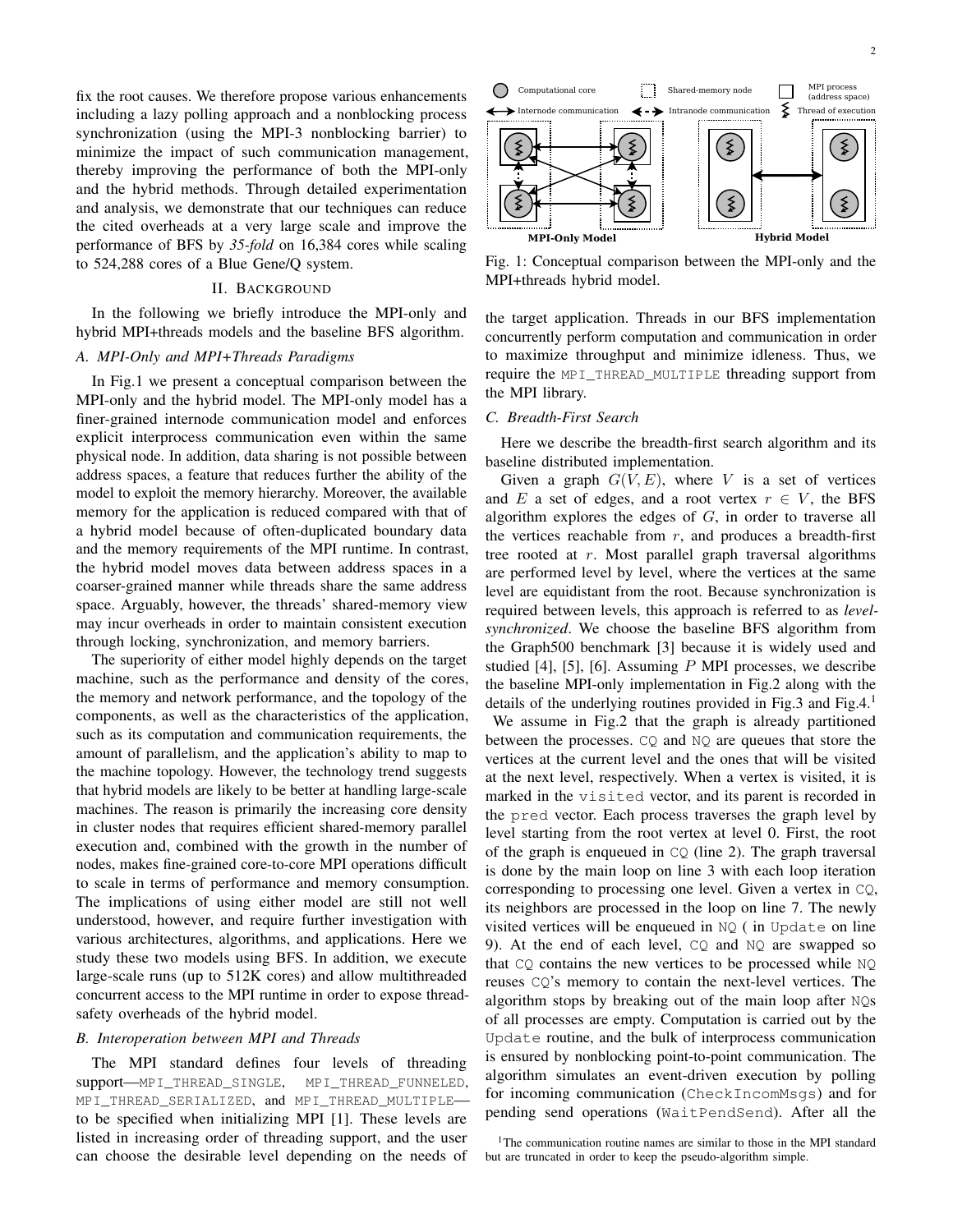$1 R \leftarrow$  RANK();  $\triangleright$  Get my rank 2 ENQUEUE $(CQ, root)$ ; <sup>3</sup> while (True) do 4 | IRECV(AnySource); 5 for  $(u \in CQ)$  do 6 | CHECKINCOMMSGS; 7 **for**  $(v \in Neighbors(u))$  do 8 | |  $O \leftarrow Owner(v);$   $\triangleright$  Get owner of v 9 if  $(R = O)$  then UPDATE $(u, v)$ ; 10 | | else 11 | | | if (Pending Send to O) then 12 | | | WAITPENDSEND $(O)$ ; 13 | | Buffer(v, u, O); ⊳ Put (v,u) in O's buffer 14  $\parallel$   $\parallel$   $\parallel$  if (O's buffer full or last message) then 15 | | | | Isend(O); ⊳ Send buffer content to O 16 | SYNCHRONIZE;  $17$  count  $\leftarrow$   $|NQ|$ ; 18 | ALLREDUCE(count); 19 **if** (count = 0) **then** 20 | break;  $\rhd$  NQ of all processes is empty 21 | SWAP $(CQ, NQ)$ ;

Fig. 2: Pseudo-algorithm executed by each process for the Graph500 BFS reference simple implementation

1 UPDATE $(u, v)$ : 2 if (visited[v] = 0) then  $\hspace{.1cm} 3 \hspace{.1cm} \vert \hspace{.1cm} visited[v] \leftarrow 1;$ 4 | pred[v]  $\leftarrow u$ ;  $\mathfrak{s}$  | ENQUEUE(NQ, v); <sup>6</sup> CHECKINCOMMSGS: 7 | CHECKREQUESTS; 8 WAITPENDSEND $(p)$ : 9 while (Pending Send to  $p$ ) do 10 | CHECKREQUESTS; 11 SYNCHRONIZE: 12 **for** (each remote process  $p$ ) **do** 13 | ISEND(*EmptyMessage*,  $p$ ) ⊳ Signal that I am done 14 | repeat CHECKREQUESTS until All processes done;

Fig. 3: Details of the routines from the algorithm in Fig.2

vertices of CQ are processed, the processes synchronize globally by exchanging empty messages (Synchronize). Progress on communication is ensured by polling for incoming and outgoing requests using the CheckRequests routine.

# III. DESIGN AND IMPLEMENTATION

Our hybrid implementation builds on top of the baseline algorithm described in Section II. The main difference is that within the same node both computation and communication are driven by OpenMP threads instead of separate MPI processes.

```
1 CHECKREQUESTS:
2 if (TESTRECV() then
\mathbf{3} | for ((v, u) \in RecvBuff) do UPDATE(u, v);
4 | | IRECV(AnySource);
5 for (each remote process p) do
6 if TESTSEND(p) then
7 | | FREEBUFF(p) \triangleright Mark the buffer as free
```
Fig. 4: Communication progress routine

A thread is considered here as an independent entity with an execution flow similar to the process execution flow of the baseline method. We show in Fig.5 where the team of threads is spawned (line 3) and later joined. That is, threads do all the work in parallel except the Allreduce operation. We describe below how computation and communication are implemented. In the rest of the document, we refer to the problem size by the graph scale, where  $scale = \log_2|V|$ . In addition, we use Kronecker graphs [7] as inputs for our experiments.

A. Computation

Various optimizations were explored during the past decade to improve the efficiency of BFS on shared-memory architectures, among which several are exploited in our hybrid implementation. First, we inherit the visited vector bitmap representation to reduce the memory footprint of the graph and reduce the amount of data movement [8]. Second, we update the shared visited and pred vectors and the CQ and NQ queues in a lock-free and atomic-free manner. More precisely, the CQ is read-only so it does not cause any issue. Writing to NQ, however, needs to be protected, so we use private queues per thread and then merge them at the end of each level. This strategy also improves data locality because vertices visited by the same thread will be gathered contiguously in NQ, and it increases the opportunities for data reuse when reading the same vertices from CQ.

Our method shares many similarities to the shared-memory BFS implementation of Chhugani et al. [9]. One major

| $\triangleright$ Do local computation, send operations, and |
|-------------------------------------------------------------|
|                                                             |
|                                                             |
|                                                             |
|                                                             |
|                                                             |
| $\triangleright$ NQ of all processes is empty               |
|                                                             |
|                                                             |

Fig. 5: Multithreading extension to the baseline BFS 2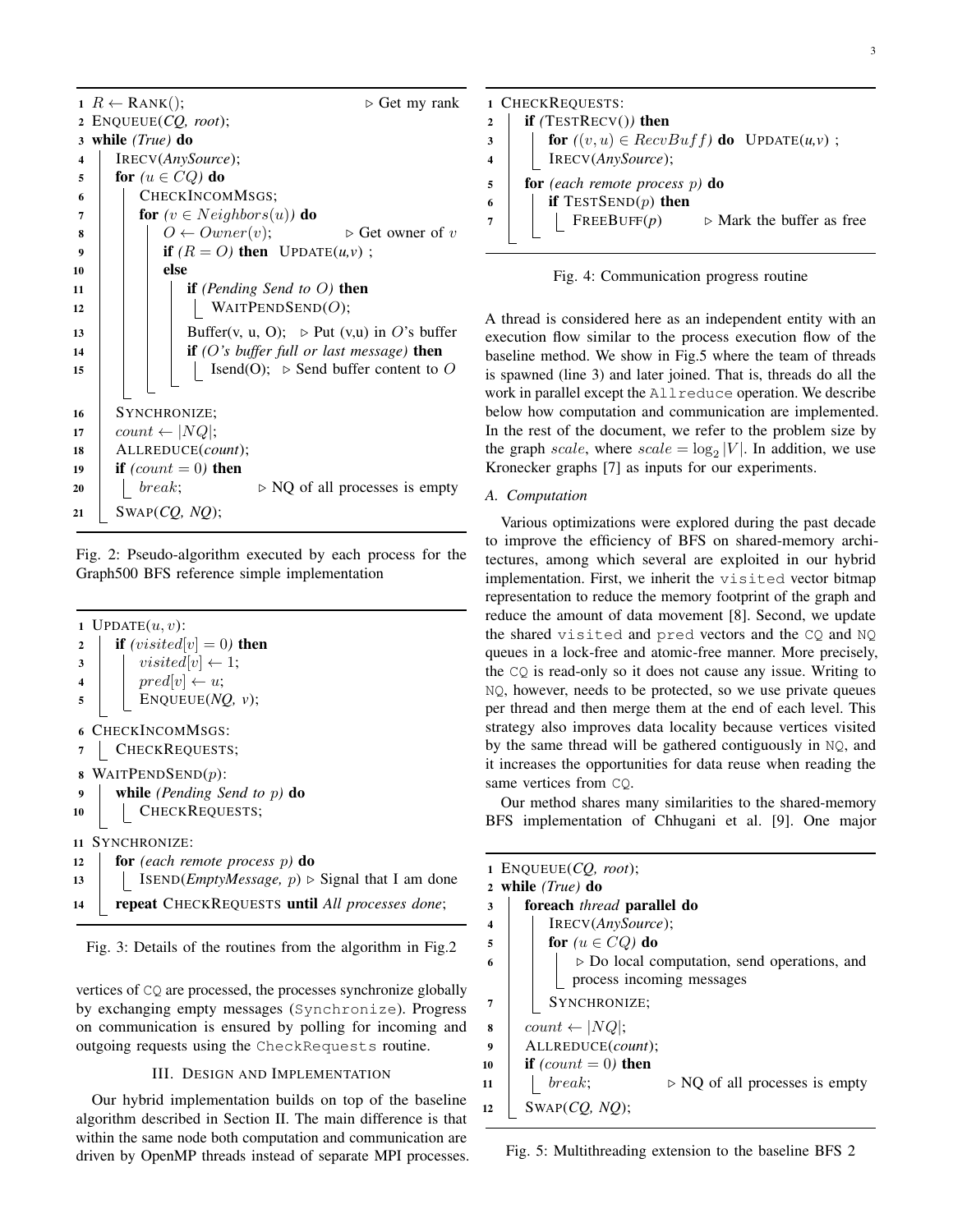difference is that we do not maintain an array for the depth of the vertices that was exploited by their algorithm to confirm whether a vertex is visited. Instead, we initialize the parent of each vertex with a negative value and test against it to achieve the same atomic-free algorithm as shown in Fig.6. Although the algorithm exhibits possible data races, it guarantees the generation of a correct BFS tree on architectures that ensure atomic loads/stores (see [9] for a detailed explanation). Fig. 7a shows a single-node performance comparison between the baseline MPI-only design and our multithreaded implementation on a Blue Gene/Q node. While both methods scale with the number of cores, the multithreaded method achieves close to 2x better performance. Although the performance of the multithreaded computation can be improved, we do not optimize the computation part any further since we ignore whether it will constitute a bottleneck at large scale. In fact, we show later that the primary shortcomings of both implementations are related to the communication rather than the computation performance.

#### B. Communication

To avoid thread contention at the application level, we manage the communication following the same methodology as with the computation part. Since accessing the communication buffers is critical, we use thread-private buffers mapped to remote processes. This approach ensures asynchronous progress and thread independence where the only synchronization point is the implicit barrier at the end of the parallel region. In particular, synchronization inside the parallel region is avoided through the use of OpenMP nowait clauses. We note that the Synchronize step in Fig.5 is also performed by all threads. Each thread sends to all processes a termination message and expects the same type of message from each remote process. In the following, we model the communication analytically in order to compare the communication costs of running with only processes or with one process and multiple threads per node.

## 1) Communication Characterization

Assuming  $P$  processes,  $V$  a set of vertices in the graph, and an edge factor of  $e$ , we estimate  $C$ , the total number of vertices communicated, as

$$
\mathcal{C}(P,V) = 4e|V|\frac{P-1}{P}.\tag{1}
$$

The derivative  $\frac{\partial C}{\partial P}$  is always positive and proves that C grows proportionally with the number of processes. If we assume that  $P$  in an MPI-only model is larger than that of a hybrid

1 UPDATE $(u, v)$ : 2 if (visited[v] = 0) then  $\mathbf{3} \mid \text{visited}[v] \leftarrow 1;$ 4 **if**  $(pred[v] = -1)$  then  $\mathfrak{s}$  | |  $pred[v] \leftarrow u;$ 6 | ENQUEUE( $NQ_i$ , v); ⊳ Add v to thread i's NQ

Fig. 6: Multithreaded Update routine

model by a factor  $\alpha$ , then the growth in communication can be estimated by

$$
\frac{\mathcal{C}(\alpha P, V)}{\mathcal{C}(P, V)} = \frac{\alpha P - 1}{\alpha (P - 1)}.
$$
\n(2)

We note that for systems where the number of nodes is significantly larger than the core density ( $P \gg \alpha$ ), the increase in communication of the MPI-only over a hybrid method is negligible. For a small-diameter cluster with high coredensity nodes, however, the reduced internode communication of the hybrid model can be significant. For instance, with 128 processes and 16 threads per process, we estimate and confirm experimentally the total amount of communication and show the message count in Fig.7b and Fig.7c, respectively. Although the gain by the hybrid method in terms of reduced communication is not large in this case, the MPI-only method incurs a larger communication overhead by sending more messages. This message count increase stems from finer-grained graph partitioning between the processes and empty messages during the global synchronizations.

## 2) Scalability of the Global Synchronization

In our design, a thread sends an empty message to each remote process, to signal that it is done sending and expects to receive an empty message from each process. Although we could join the threads beforehand and perform the global synchronization by a single thread, we choose to involve all the threads in this step to process the incoming messages in parallel. Despite the fact that all threads participate in the synchronization, this method is more scalable than in the MPIonly case. Let us assume  $M$  cores per node,  $N$  nodes, one process per core for the MPI-only method, and one process per node and one thread per core for the hybrid method. Then the number of empty messages scales as  $O(M^2N^2)$  for the MPI-only method and as  $O(MN^2)$  for the hybrid method. As a result, the hybrid method reduces by M-fold the overhead of the global synchronization.

# IV. EVALUATION AND ANALYSIS

In this section we present our initial evaluation of both approaches, followed by a series of analyses of the bottlenecks and their corresponding optimizations. The evaluation was conducted on a Blue Gene/Q system (Table I) while interprocess communication was ensured by using MPICH 3.1.1. Because of the larger memory footprint and the suboptimal performance when using more that one process per core, we use only one hardware thread per core. For fairness reasons, the MPI-only method dictates the problem sizes and thread count per process for the hybrid method that uses one MPI process per node. The maximum achievable performance by the latter method is higher than what is shown in the present document because bigger problems can be run and better results were observed with 32 threads instead of 16. Thread safety in MPICH is guaranteed through a global critical section. Although MPICH supports fine-grained critical sections on Blue Gene systems, it has a higher overhead on the fast path, that is, the execution path free of lock contention. Hence, without proof of contention in the runtime, the application developer is advised to configure MPICH with the global critical section support.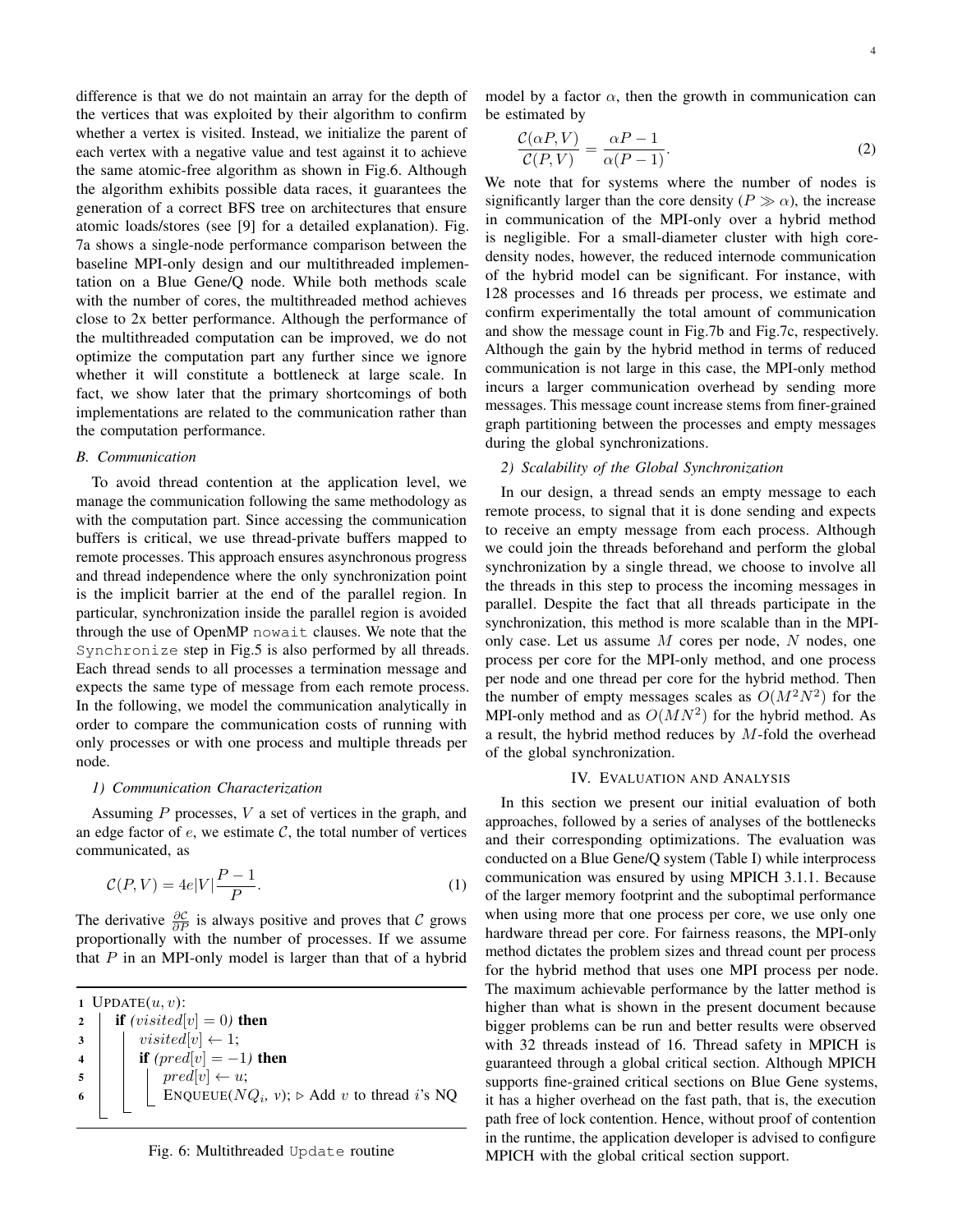

Fig. 7: (a) Performance comparison between the MPI-only and the hybrid implementations on a single BG/Q node with a problem size of 21. (b) Total amount of communication aggregated across all processes with a problem size 26, one process/thread per core for the MPI-only/hybrid method, respectively. (c) Corresponding total message count. MPI-Only\_est and Hybrid\_est are the estimated communication for the MPI-only and the hybrid methods, respectively.



Fig. 8: (a) Preliminary weak-scaling performance results with problem sizes from 25 to 35, with 16 processes per node (PPN) for MPI-only and 1 PPN and 16 TPN (threads per node) for the hybrid version. (b) Execution breakdown of the weak-scaling experiment for the MPI-only method. (c) Execution breakdown of the weak-scaling experiment for the hybrid method.

TABLE I: Target platform specification

| Architecture    | Blue Gene/O |
|-----------------|-------------|
| Processor       | PowerPC A2  |
| Clock frequency | 1.6 GHz     |
| Cores per node  | 16          |
| HW threads/Core |             |
| Number of nodes | 49152       |
| Interconnect    | Proprietary |
| Topology        | 5D Torus    |
| Compiler        | GCC 4.4.7   |
| Network driver  | BG/O V1R2M1 |

# A. Preliminary Evaluation

We performed a comparative analysis between the baseline process implementation and our hybrid method. We show in Fig.8a weak-scaling performance results. We observe that at small scales, the hybrid method performs worse than MPIonly. At larger scale  $(\geq 4K$  cores), however, the MPI-only implementation stops scaling, whereas the hybrid method performs better and stops scaling only after  $64K$  cores. We do not show data points after  $32K$  cores with the reference implementation because it runs out of memory. This issue

arises during the graph construction when using a flat-MPI model and has been reported by previous authors [6]. The trend is obviously toward worse performance. Most of the inefficiency of the hybrid method at small scale stems from runtime contention which is discussed in Section IV-D.

To understand the source of the performance breakdown, we profiled the the previous experiments and show the results in Fig.8b and Fig.8c. Thread load imbalance is estimated by the average time spent between the end of the global synchronization step and the end of the OpenMP parallel region and is shown as OMP\_Sync in the hybrid model profiling figures. The non-overlapped communication cost is estimated by summing the time spent in the MPI runtime (MPI\_Test, and MPI\_Others<sup>2</sup>) and the time spent polling at the user level (outside the MPI runtime). Figure 8b shows that the main bottleneck in the reference implementation is polling for communication progress outside the MPI runtime. The analysis in Section III showed that the difference in communication

<sup>2</sup>MPI\_Isend, MPI\_Irecv, MPI\_Allreduce, and other routines involved in the global synchronization implementation of Section IV-C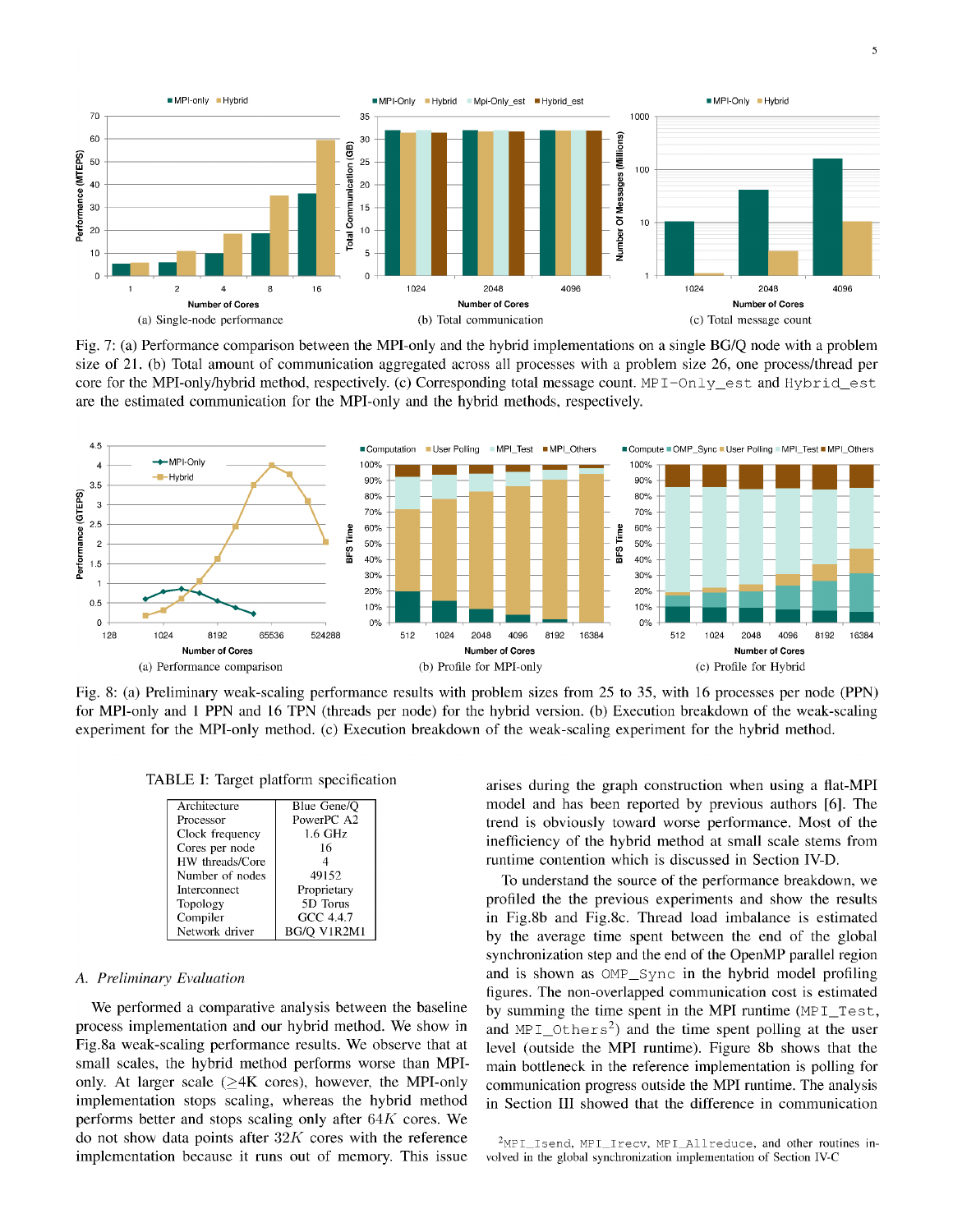volume between the two methods is small and does not justify such a gap in the communication cost. We notice that the loop for checking outgoing requests in the communication progress routine (Fig.4) scales as  $O(P)$ . Although the same routine is used by the hybrid solution, it is more scalable because  $P$  is smaller by a factor equal to the number of cores per node. Nevertheless, since the hybrid method scales with the number of nodes, this issue is only delayed; and the hybrid approach breaks down at  $64K$  cores. Hence, fixing the root issue is necessary.

## B. Reducing Synchronization between Endpoints

Polling for outgoing requests completion with CheckRequests is performed at several execution points. In short, the algorithm eagerly checks the requests in order to mark buffers as free as early as possible. We point out that doing so is not necessary, however, because a buffer may effectively be needed only at a later time. Although regularly checking for incoming messages is essential, for outgoing messages we propose a heuristic that delays polling until the buffer is needed. That is, we avoid checking outgoing requests at each iteration of the main loop and at the global synchronization step. In addition, waiting for a buffer to be freed involves only the corresponding outgoing request and avoids polling for  $O(P)$  requests. We refer to this method as lazy polling (LP) and illustrate the changes to the routines in Fig.9. The performance gain of this optimization is shown in Fig.10a. We notice that with LP, both the MPI-only and MPI+threads methods are more scalable. The profiling results in Fig.10b and Fig.10c confirm that the lazy polling policy substantially reduces the polling overhead. Although not experimented here, it may be possible to reduce further the overhead of maintaining a large number of requests by eliminating the dependency on the number of processes and using a pool of a fixed number of requests. Instead, we will investigate another source of communication overhead since significant time is spent in communication with both methods.

# C. Efficient Global Synchronization

As mentioned in Section III, the original design incurs an overhead due to empty messages that scales as  $O(M^2N^2)$ . Although the hybrid method reduces this overhead by a factor  $M$ , it is still not scalable because the overhead grows quadratically

|                | 1 CHECKINCOMMSGS:                                                        |
|----------------|--------------------------------------------------------------------------|
| $\overline{2}$ | if $(TESTRECV()$ ) then<br>$\triangleright$ Test Recv requests           |
| $\mathbf{3}$   | for $((v, u) \in RecvBuff)$ do UPDATE $(u, v)$ ; ;<br>IRECV(AnySource) ; |
|                |                                                                          |
|                |                                                                          |
|                | 5 WAITPENDSEND $(p)$ :                                                   |
| 6              | while (Pending Send to $p$ ) do                                          |
|                | CHECKINCOMMSGS; $\triangleright$ Make progress on Recv                   |
| 8              | if $(TESTSEND(p))$ then<br>$\triangleright$ Test Send request            |
| -9             | FREEBUFF(p);                                                             |
|                |                                                                          |

Fig. 9: Lazy polling implementation

with the number of nodes. In Fig.11, we depict the distribution of the messages in a BFS run according to their type—full, incomplete, and empty—in a weak-scaling experiment. Ideally only full messages would be exchanged. We observe, however, that the ratio of full messages decreases at scale. We also confirm experimentally that the multithreaded implementation inherits the same issue but incurs fewer empty messages than does the MPI-only method. These results encourage implementing a better global synchronization algorithm.

The difficulty here is to ensure a global barrier-like synchronization while processing incoming messages to avoid deadlocks. We propose the new Synchronize routine implementation in Fig.12. Our solution assumes the availability of an implementation of the recently released MPI-3 standard, which supports nonblocking barriers. Most supercomputers, including Blue Gene/Q, Cray, and InfiniBand platforms, support MPI-3 at this point. In addition, since handling incoming messages involves computation (Update operation) and internal MPI processing, the hybrid method uses multiple threads during this step. Here, a single thread is responsible for calling the nonblocking barrier. When one of the threads detects the barrier completion, it sets the done flag that signals the end of the synchronization step for the other threads. Assuming that a barrier implementation incurs  $O(PLogP)$  message exchanges, where  $P$  equals the number of processes, we estimated the cost of the global synchronization as  $NLogN$  instead of the original  $MN^2$  for the hybrid implementation. We measured performance and profiling data after using the optimized global synchronization (with the suffix +IB short for Ibarrier) as shown in Fig.13. We observe in Fig.13a that the scalability of both methods has improved.

We note that the basic principle behind the LP and IB optimizations is to avoid algorithmic features that scale with the number of processes. This is an important rule that is applicable to BFS but also to other algorithms and applications.



Fig. 11: Distribution of messages according to their content in a weak-scaling experiment with problem sizes from 24 to 30 and with 256 edges per message. Empty messages stem from Synchronize, and *incomplete* messages result from flushing the last vertices inside the buffers at the end of each level.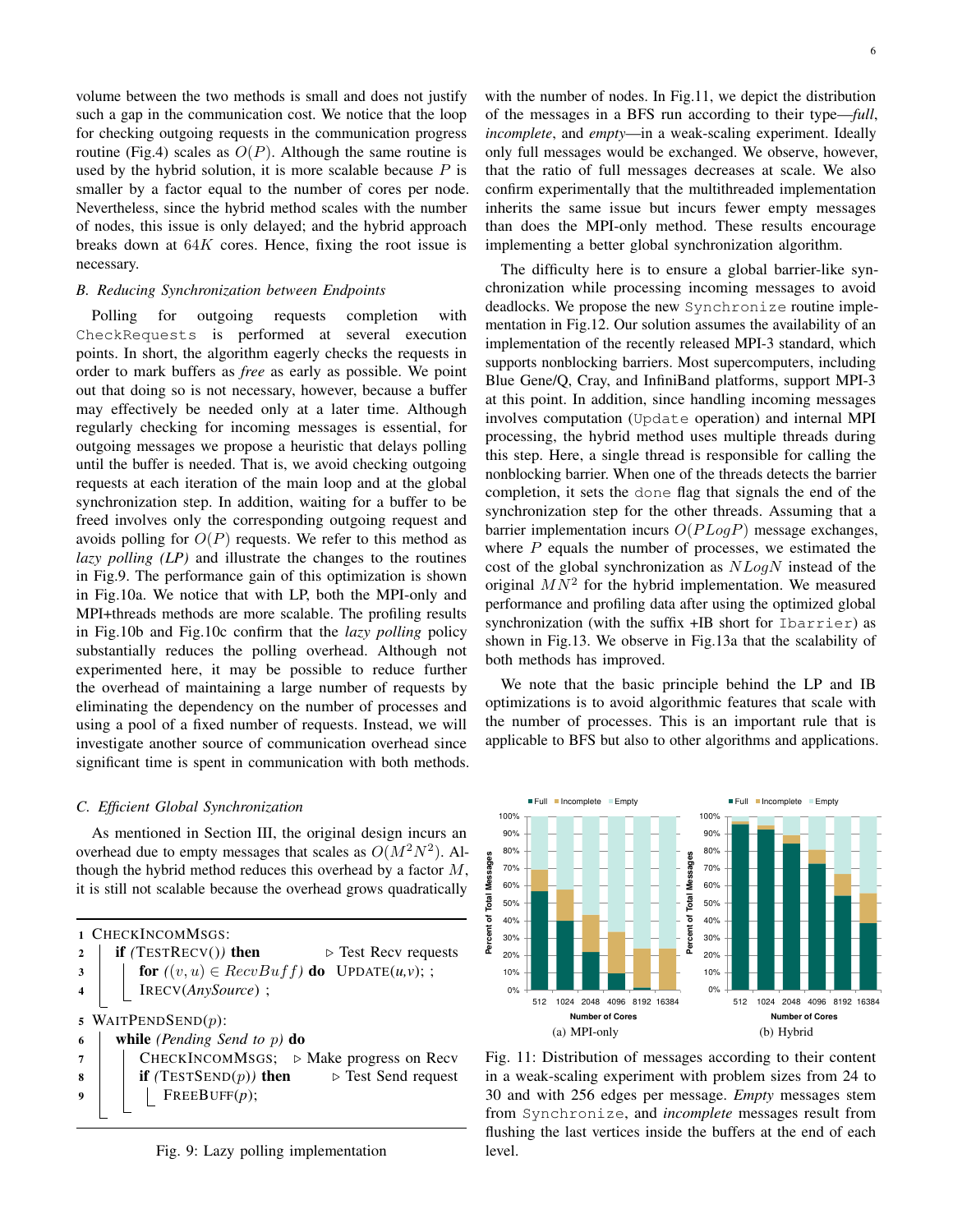

Fig. 10: Weak-scaling results and profiling after using the lazy polling method



Fig. 13: Weak-scaling performance and profiling results after using a nonblocking barrier to implement the global synchronization step

<sup>1</sup> SYNCHRONIZE:  $2 \mid done \leftarrow \text{False};$  $\beta$  OMPBARRIER();  $\triangleright$  Threads must complete sending 4 IBARRIER();  $\triangleright$  Executed by a single thread 5 while  $(done = False)$  do 6 | CHECKINCOMMSGS(); ⊳ Make progress on Recv  $7 \mid \cdot \mid$  done ← TESTIBARRIER();  $\triangleright$  Single-threaded 8 ∣ ↓ barrier completion test

Fig. 12: New global synchronization implementation with the necessary threading extensions for the hybrid approach.

## D. Reducing MPI Runtime Contention

Although the hybrid implementation is more scalable, it performs worse than the MPI-only method at a smaller scale. Despite the reduction in execution time, however, the execution breakdown in Fig.13b and Fig.13c shows that significant time is still spent in communication. In particular, the communication costs for both methods are comparable, a result that contradicts our analysis, in which we concluded that the communication costs should be higher for the MPI-only method.

We therefore hypothesized that either the multitheaded communication is serialized at the network level or the threads suffer contention at the software stack. To test the first hypothesis, we measured the concurrent bandwidth when varying the number of cores (one process per core). The results are shown in Fig.14a. We observe that by driving the communication using multiple cores, throughput can be improved by more than an order of magnitude as compared with a single core. This result disproves the first hypothesis. To test the second hypothesis, we measured the average latency of an MPI\_Test call during a BFS run and plotted the graph in Fig.14b. We notice that the latency of MPI\_Test is proportional to the number of threads and suggests contention in the software stack. We remind the reader that MPICH was built by using a *global critical section* (CS) internally to optimize the fast path. However, the proof of contention encourages the use of fine-grained critical sections. In our previous work, we had experimented with this concept in MPICH and obtained significant improvement in both multithreaded communication throughput and latency [10], [11], [12]. Because of the cost of implementing fine-grained critical sections, however, most MPI implementations rely on coarse-grained locking; to the best of our knowledge, only MPICH on Blue Gene systems supports fine-grained locking in production environments. To enable a more efficient multithreaded runtime on a wider range of architectures including commodity HPC clusters,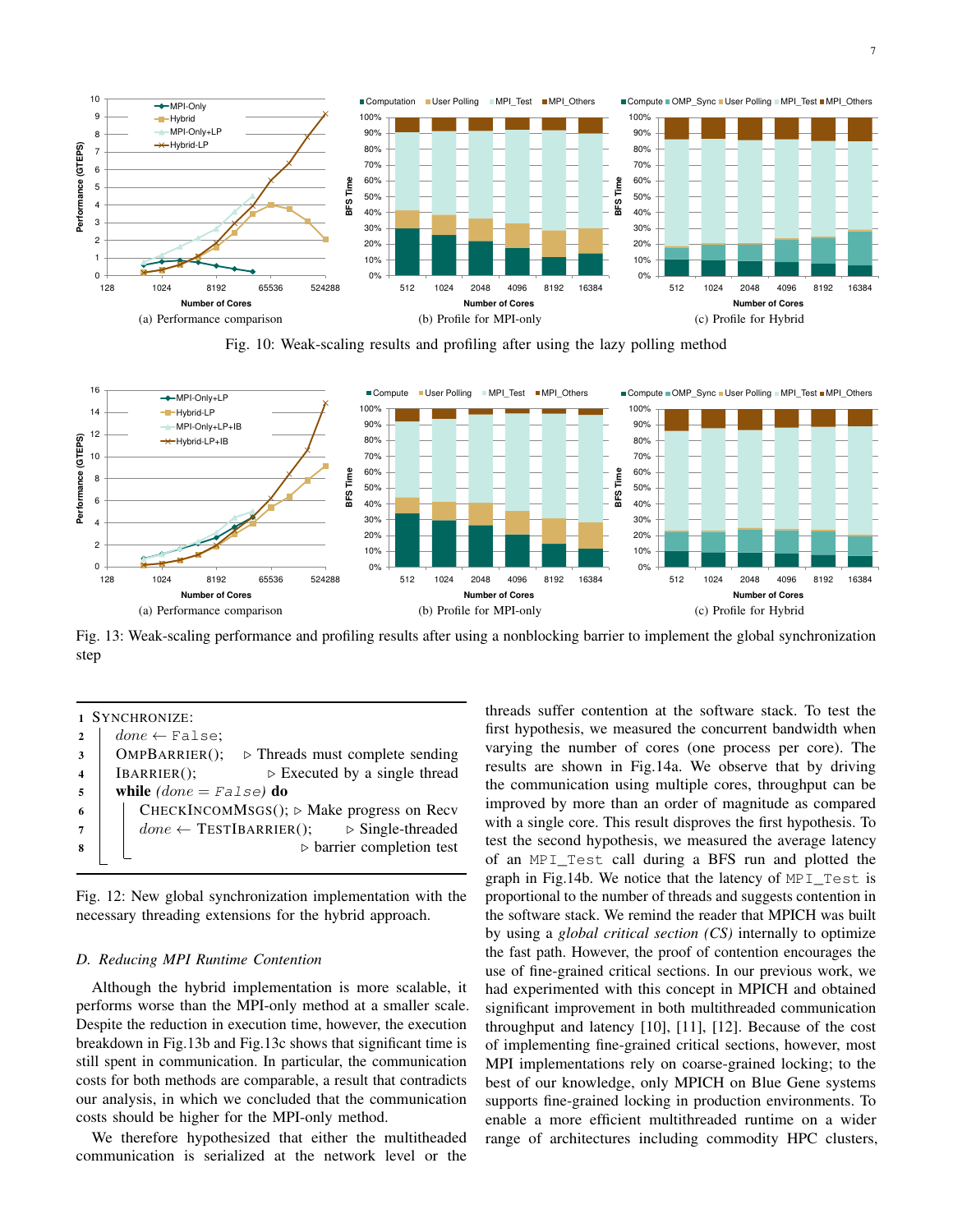

Fig. 14: (a) Point-to-point bandwidth on a Blue Gene/Q system with respect to the number of cores involved in the communication ( data obtained by using the osu\_mbw\_rm benchmark from the OSU microbenchmarks suite, http://mvapich.cse.ohiostate.edu/benchmarks/). (b) MPI\_Test performance with the BFS hybrid method when scaling the number of TPN with 512 cores

we investigated a different approach that reduces contention regardless of the CS granularity [13]. We showed that by using locks with CS arbitration policies different from that of Pthread mutex, contention can be reduced. Indeed, up to 5x performance improvement was observed with several benchmarks and applications.

Hence, since our platform is a Blue Gene/Q system, we rebuilt MPICH to support *fine-grained* (FG), or per-object, critical sections. We profiled the performance of MPI\_Test with our hybrid method and show comparative results in Fig.15a. We notice that the performance improves considerably, with the cost of polling with MPI\_Test being almost constant. The overall performance is improved, and the approach outperforms the MPI-only approach (Fig.15b), providing a total performance improvement of 35-fold on 16K cores over the original MPIonly approach. The final profiling data in Fig.15c shows that the communication cost is reduced considerably, while the time spent outside the MPI runtime dominates the overall execution time. We note, however, that for fewer than 4K cores the hybrid approach is slightly worse than MPI-only, indicating that the hybrid method may still suffer from contention and incurs overheads, such as thread load-imbalance, shown in Fig.15c.

## V. RELATED WORK

Considerable studies have been conducted on the pros and cons of using MPI-only and shared-memory methods and their hybrid derivatives. Experiments with the NAS parallel benchmarks showed some conditions that favor the hybrid model, such as the amount of intranode parallelism and the speed of the network [14], [15], [16], [17], [18]. Chorley et al. analyzed the DL POLY molecular dynamic application and showed that the superiority of the hybrid model at large scale is due primarily to reduced communication [19]. The main conclusion we draw from this history is that the number of cases in favor of the hybrid model are increasing over time and are proportional to the scale of the testbed and the abundance of intranode parallelism.

However, studies where threads participate in communication are scarce, although this ability is gaining importance given the benefit of driving the network through multiple endpoints. For instance, Cappello et al. showed how threads can help with the internal MPI computation [14]. Others have proposed a solution to the idleness of threads during communication in a hybrid MPI-OpenMP model by exposing and exploiting computation-idle threads in order to improve communication performance [20]. In contrast to previous works, we have provided insight into multithreaded communication performance issues in the hybrid model. In addition, we stressed the core-tocore communication model of the MPI-only model and showed its overhead analytically and experimentally.

We considered MPI-only as using a single-copy model on shared memory. The recent MPI-3, however, supports better shared-memory through zero-copy extensions [21]. MPI sharedmemory extensions offer some advantages similar to those of multithreading. A comparison between these models, however, requires thorough investigation and is out of the scope of this paper.

Many parallel BFS implementations have emerged during the past few decades, most of which use a hybrid MPI-threads model [6], [22], [23]. The goal of those works is to improve the performance of BFS, whereas we seek to characterize the tradeoffs of different models. Moreover, those works require the FUNNELED mode, which from a programmability perspective adds a layer of complexity because of the heterogeneity created by classes of communication and computation threads and the producers-consumer relationship between them. We also point out that there are some performance drawbacks associated to this mode, such as losing some threads for computation and possibly underutilizing the network resources, since not all cores are driving the communication.

#### VI. CONCLUDING REMARKS

In this work, we studied the MPI-only and hybrid MPI+threads models using the BFS algorithm at very large scale. In our hybrid BFS implementation, threads are the main entities that handle both computation and communication concurrently. The motivation behind this design is to offer a better trade-off between memory usage, intranode parallelism, and communication performance than what the MPI-only model offers. As a result, we exposed many important parameters that users need to take into account when choosing the best model that fits the application and target platform. Such parameters are the scale of the target machine, where large-scale experiments favor the hybrid model because of the superior node-to-node communication model, and the drawbacks of runtime contention when communication is driven by multiple threads.

However, the hybrid model is not a silver bullet that fixes all scalability issues. Although it reduces some of the overheads associated with interprocess communication, thus delaying some of the scalability bottlenecks, it does not completely avoid them. We therefore proposed various enhancements and, through a detailed experimentation and analysis, demonstrated that our techniques can reduce the overheads at very large